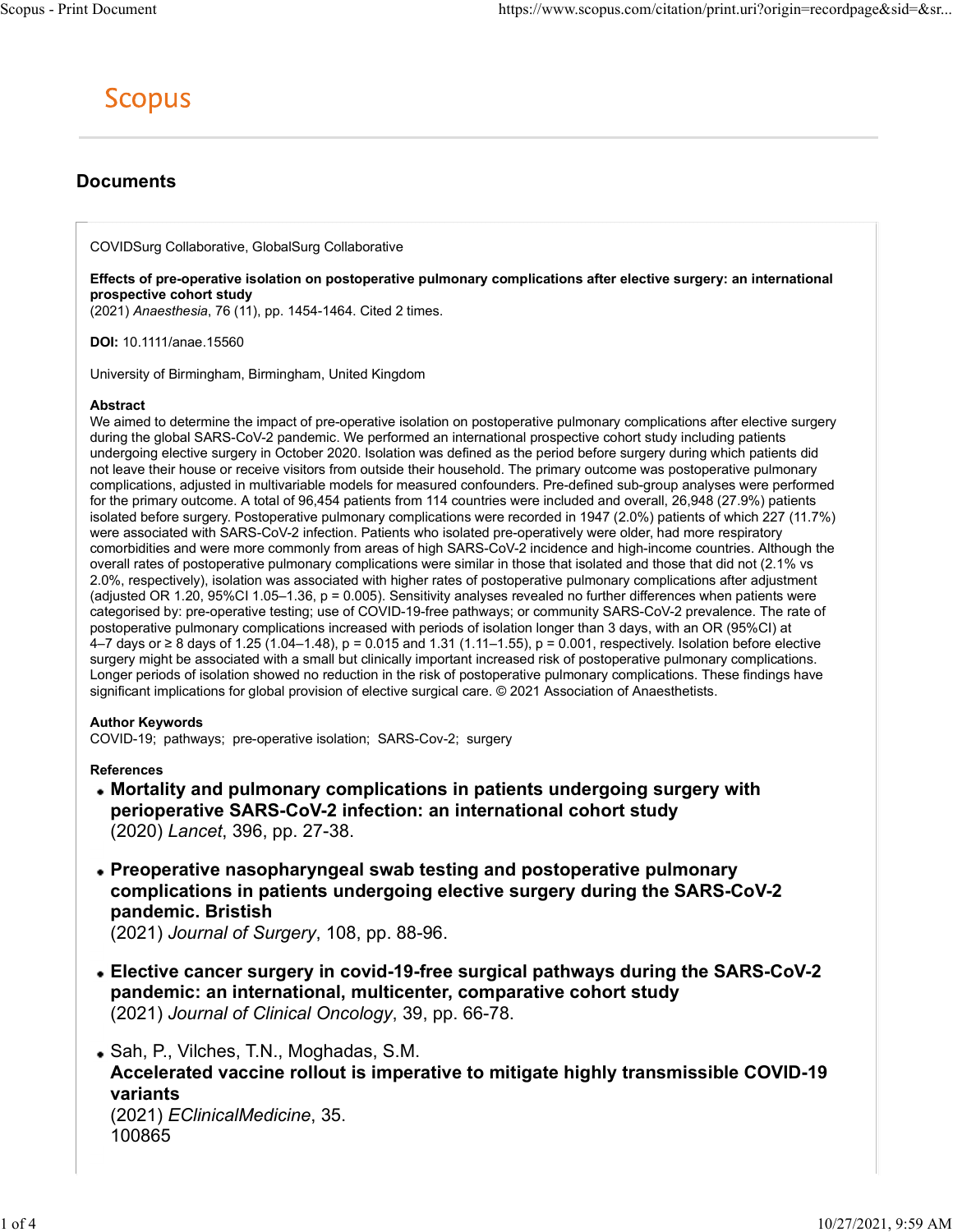- Burki, T.K. Challenges in the rollout of COVID-19 vaccines worldwide (2021) Lancet Respiratory Medicine, 9, pp. e42-e43. Scopus - Print Document<br>
• Burki, T.K.<br>
• Burki, T.K.<br>
Challenges in the rollout of COVID-19 vaccines worldwide<br>
(2021) Lancet Respiratory Medicine. 9. pp. e42-e43.
	- COVID-19 rapid guideline: arranging planned care in hospitals and diagnostic services, 27/07/2020., (accessed 29/06/2021)
	- Recomendaciones para la reapertura de las unidades de CMA durante el periodo de transicion de la pandemia por el COVID-19 (SARS-CoV-2), 02/09/2020., (accessed 29/06/2021)
	- Amaral, C., Orfao, R., Lanca, F., Azenha, M.

Recomendacoes para retoma da atividade cirurgica electiva apos condicionamento pela pandemia COVID-19., (accessed 29/06/2021)

- Timing of surgery following SARS-CoV-2 infection: an international prospective cohort study (2021) Anaesthesia, 76, pp. 748-758.
- Elm, E.V., Altman, D.G., Egger, M. Strengthening the reporting of observational studies in epidemiology (STROBE) statement: guidelines for reporting observational studies (2007) British Medical Journal, 335, p. 806.
- Our World in Data. Coronavirus Pandemic (COVID-19, (accessed 01/06/2021)
- Global variation in postoperative mortality and complications after cancer surgery: a multicentre, prospective cohort study in 82 countries (2021) Lancet, 397, pp. 387-397.
- Schuch, F.B., Bulzing, R.A., Meyer, J. Associations of moderate to vigorous physical activity and sedentary behavior with depressive and anxiety symptoms in self-isolating people during the COVID-19 pandemic: A cross-sectional survey in Brazil (2020) Psychiatry Research, 292, p. 113339.
- Meyer, J., McDowell, C., Lansing, J. Changes in physical activity and sedentary behavior in response to COVID-19 and their associations with mental health in 3052 US adults (2020) International Journal of Environmental Research and Public Health, 17, p. 6469.
- Pierce, M., McManus, S., Hope, H. Mental health responses to the COVID-19 pandemic: a latent class trajectory analysis using longitudinal UK data (2021) Lancet Psychiatry, 8, pp. 610-619.
- Ammar, A., Trabelsi, K., Brach, M. Effects of home confinement on mental health and lifestyle behaviours during the COVID-19 outbreak: insights from the ECLB-COVID19 multicentre study (2020) Biology of Sport, 38, pp. 9-21.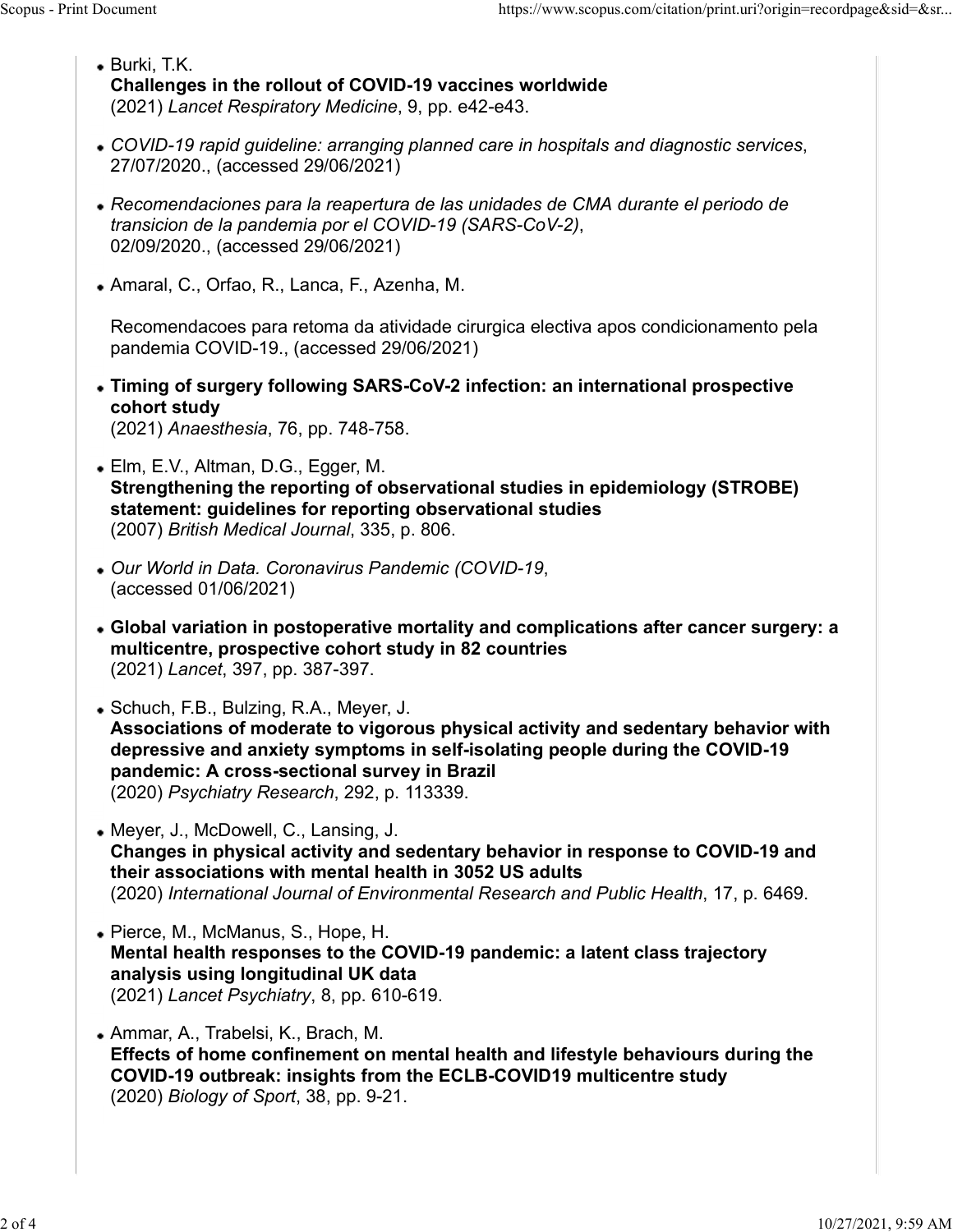- Treanor, C., Kyaw, T., Donnelly, M. An international review and meta-analysis of prehabilitation compared to usual care for cancer patients (2018) Journal of Cancer Survivorship, 12, pp. 64-73. Scopus - Print Document<br>
• Treanor, C., Kyaw, T., Donnelly, M.<br> **An international review and meta-analysis of prehabilitation compared to usual care<br>
for cancer patients** 
	- Faithfull, S., Turner, L., Poole, K. Prehabilitation for adults diagnosed with cancer: a systematic review of long-term physical function, nutrition and patient-reported outcomes (2019) European Journal of Cancer Care, 28.
	- Kamarajah, S.K., Brunded, J., Weblin, J., Tan, B.H.L. Critical appraisal on the impact of preoperative rehabilitation and outcomes after major abdominal and cardiothoracic surgery: a systematic review and meta-analysis (2020) Surgery, 167, pp. 540-549.
	- Silver, J.K., Sell, N., Parangi, S., Qadan, M. Prehabilitation may influence surgical morbidity and mortality during and after the covid-19 pandemic. May 2020, (accessed 10/07/2021)
	- Mortality of emergency abdominal surgery in high-, middle- and low-income countries (2016) British Journal of Surgery, 103, pp. 971-988.
	- El-Boghdadly, K., Cook, T.M., Goodacre, T. SARS-CoV-2 infection, COVID-19 and timing of elective surgery: a multidisciplinary consensus statement on behalf of the Association of Anaesthetists, the Centre for Peri-operative Care, the Federation of Surgical Specialty Associations, the Royal College of Anaesthetists and the Royal College of Surgeons of England (2021) Anaesthesia, 76, pp. 940-946.
	- Mohanan, M., Malani, A., Krishnan, K. Prevalence of SARS-CoV-2 in Karnataka, India (2021) Journal of the American Medical Association, 325, pp. 1001-1003.
	- Mwananyanda, L., Gill, C.J., MacLeod, W. Covid-19 deaths in Africa: prospective systematic postmortem surveillance study (2021) British Medical Journal, 372, p. 334.
	- Verduzco-Gutierrez, M., Bean, A.C., Tenforde, A.S. How to conduct an outpatient telemedicine rehabilitation or prehabilitation visit (2020) Physical Medicine and Rehabilitation, 12, pp. 714-720.
	- Sell, N.M., Silver, J.K., Rando, S. Prehabilitation telemedicine in neoadjuvant surgical oncology patients during the novel COVID-19 coronavirus pandemic (2020) Annals of Surgery, 272, pp. e81-e83.

Correspondence Address Simoes J.email: jfs945@bham.ac.uk

Publisher: John Wiley and Sons Inc

ISSN: 00032409 CODEN: ANASA PubMed ID: 34371522 Language of Original Document: English